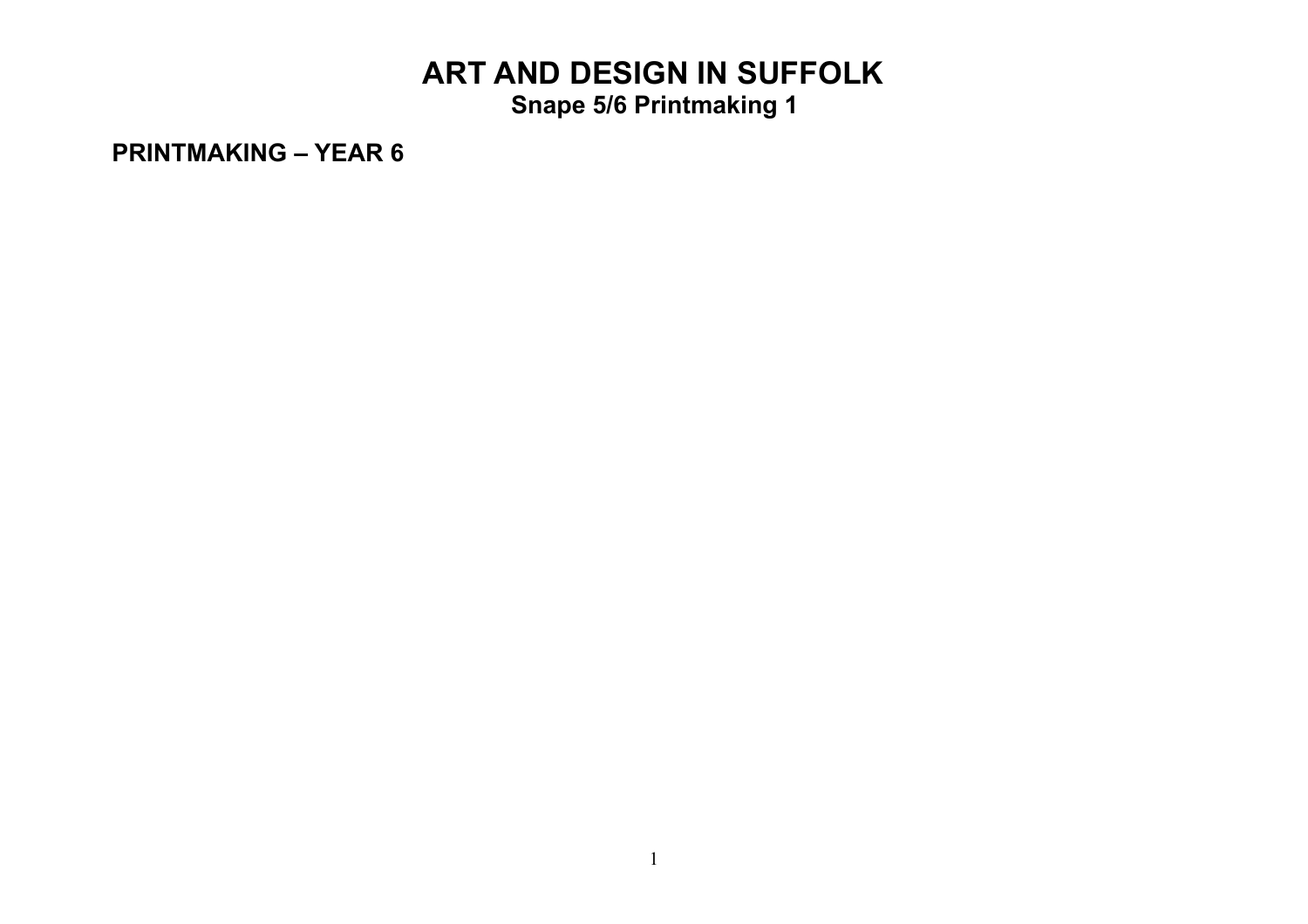|                              | <b>Session 1</b>                                                                                                                                                                                                                                                                                                                                                                                                                                                                                                                                                                                                                                                           | <b>Session 2</b>                                                                                                                                                                                                                                                                                                                                                                                                                                                                                                                                                                                                                                                                                 | <b>Session 3</b>                                                                                                                                                                                                                                                                                                                                                                                                                                                                                  | <b>Session 4</b>                                                                                                                                                                                                                                                                                                                                                                                                                                                                                                                                                                                                                     | <b>Session 5</b>                                                                                                                                                                                                                                                                                                                                                                                                                                                                                                                                                                                                                                                                                                                    | <b>Session 6</b>                                                                                                                                                                                                                                                                                                                                                                                                                                                                                                                                                                            |
|------------------------------|----------------------------------------------------------------------------------------------------------------------------------------------------------------------------------------------------------------------------------------------------------------------------------------------------------------------------------------------------------------------------------------------------------------------------------------------------------------------------------------------------------------------------------------------------------------------------------------------------------------------------------------------------------------------------|--------------------------------------------------------------------------------------------------------------------------------------------------------------------------------------------------------------------------------------------------------------------------------------------------------------------------------------------------------------------------------------------------------------------------------------------------------------------------------------------------------------------------------------------------------------------------------------------------------------------------------------------------------------------------------------------------|---------------------------------------------------------------------------------------------------------------------------------------------------------------------------------------------------------------------------------------------------------------------------------------------------------------------------------------------------------------------------------------------------------------------------------------------------------------------------------------------------|--------------------------------------------------------------------------------------------------------------------------------------------------------------------------------------------------------------------------------------------------------------------------------------------------------------------------------------------------------------------------------------------------------------------------------------------------------------------------------------------------------------------------------------------------------------------------------------------------------------------------------------|-------------------------------------------------------------------------------------------------------------------------------------------------------------------------------------------------------------------------------------------------------------------------------------------------------------------------------------------------------------------------------------------------------------------------------------------------------------------------------------------------------------------------------------------------------------------------------------------------------------------------------------------------------------------------------------------------------------------------------------|---------------------------------------------------------------------------------------------------------------------------------------------------------------------------------------------------------------------------------------------------------------------------------------------------------------------------------------------------------------------------------------------------------------------------------------------------------------------------------------------------------------------------------------------------------------------------------------------|
| Learning<br><b>Intention</b> | To select and develop<br>ideas, from direct<br>observation. 1a, 4a<br>To use natural form as<br>a starting point. 1a                                                                                                                                                                                                                                                                                                                                                                                                                                                                                                                                                       | To develop unique<br>state prints using<br>press-print reduction<br>blocks and coloured<br>tissue. 4a, 2a                                                                                                                                                                                                                                                                                                                                                                                                                                                                                                                                                                                        | To develop unique<br>state prints using<br>press-print reduction<br>blocks and coloured<br>tissue. 4a, 2a<br>To compare ideas and<br>adapt their work<br>according to their<br>views. 3a, 3b                                                                                                                                                                                                                                                                                                      | To adapt work<br>according to views<br>and describe how they<br>might develop further.<br>3b<br>To reflect on and<br>record the<br>development of ideas.<br>1c, 4b                                                                                                                                                                                                                                                                                                                                                                                                                                                                   | To investigate the batik<br>process. 4a                                                                                                                                                                                                                                                                                                                                                                                                                                                                                                                                                                                                                                                                                             | To use the batik<br>process and to<br>produce an image in<br>the style of artist<br>Chinwe Chukwuogo -<br>Roy. 4b, 5d                                                                                                                                                                                                                                                                                                                                                                                                                                                                       |
| <b>Activity</b>              | <b>ANALYTICAL</b><br><b>DRAWINGS-</b><br>NATURAL FORM<br><b>STARTING POINT</b><br>Talk to the children<br>about developing<br>some analytical<br>studies of natural<br>forms in their<br>sketchbooks using<br>drawing pencils. (HB<br>and 6B.) Explain that<br>the drawings will<br>provide them with the<br>starting point for prints<br>to be made in the<br>following sessions.<br>Offer the children a<br>range of natural<br>objects. Produce a<br>series of analytical<br>drawings by placing<br>the viewfinders onto<br>different sections of<br>the objects. Ask the<br>children to<br>concentrate on the<br>linear aspects<br>observed through the<br>viewfinder. | UNIQUE STATE<br>PRESS-PRINTS<br>Show the children<br>examples and explain<br>that they are going to<br>transpose their<br>drawings from session<br>1 into reduction block<br>prints. This will be<br>done using a 7.5cm<br>square piece of press<br>print. Demonstrate<br>the process as<br>outlined in Y5<br>printmaking plans.<br>Explain that unlike the<br>prints produced in<br>Y5 each one of this<br>series will be a unique<br>state print.<br>Demonstrate this<br>process for the<br>children by using<br>small pieces of<br>coloured tissue and<br>sticking them onto the<br>yellow (or lightest first<br>colour) prints to make<br>each one of the<br>edition into a unique<br>state. | $\rightarrow$<br><b>SECOND PRINTING</b><br>Ink up the block in red<br>(or mid tone colour)<br>and print exactly on<br>top of the yellow prints<br>from last session. This<br>will result in the<br>coloured tissue being<br>trapped between the<br>yellow and red<br>printings, producing a<br>unique state print.<br>Ask the children to<br>comment on their own<br>and other's work.<br>Encourage the<br>children to adapt and<br>modify their prints to<br>match their original<br>intentions. | →<br><b>THIRD PRINTING</b><br>See Y5 session 3 for<br>details of third<br>reduction printing<br>process.<br>Ask the children to<br>reference their original<br>drawings and continue<br>to adapt and modify<br>their prints as they<br>see necessary.<br><b>SKETCHBOOK</b><br><b>WORK</b><br>Ask the children to<br>use their sketchbooks<br>this week to reflect<br>upon and record the<br>development of their<br>work over the last<br>three weeks.<br>Encourage them to<br>select print or prints<br>produced as visual<br>exemplars in the<br>sketchbook and use<br>annotation to support<br>their critical reflective<br>work. | <b>BATIK</b><br>Demonstrate the batik<br>process using the<br>tjanting tool and/or a<br>brush to produce a<br>range of marks onto<br>paper.<br>Ask the children to use<br>a light coloured Brusho<br>to wash over the paper.<br>Explain to the children<br>how the wax resists the<br>colour. Dry the paper by<br>blotting onto newspaper<br>or paper towel and<br>repeat the batik<br>process by applying<br>more wax followed by a<br>second (darker tone)<br>colour.<br>Continue to repeat the<br>process with<br>increasingly darker<br>tones of colour. Allow<br>the children to<br>experiment with the<br>batik process and<br>produce several<br>images. Record the<br>batik process using<br>examples in the<br>sketchbook. | $\rightarrow$<br>Show the children<br>some examples of the<br>work of Chinwe<br>Chukwuogo - Roy and<br>discuss her 'Poppy'<br>mono-prints.<br>Explain that they are<br>going to use the batik<br>process in responding<br>to her work.<br>Demonstrate how the<br>tjanting or brush may<br>be used to draw lines<br>and closed shapes<br>onto the surface of the<br>paper.<br>Introduce Brusho<br>colours between the<br>wax lines and into<br>defined areas<br>surrounded by wax.<br>Use sketchbooks to<br>develop ideas for the<br>images.<br>Discuss and modify<br>work as it progresses. |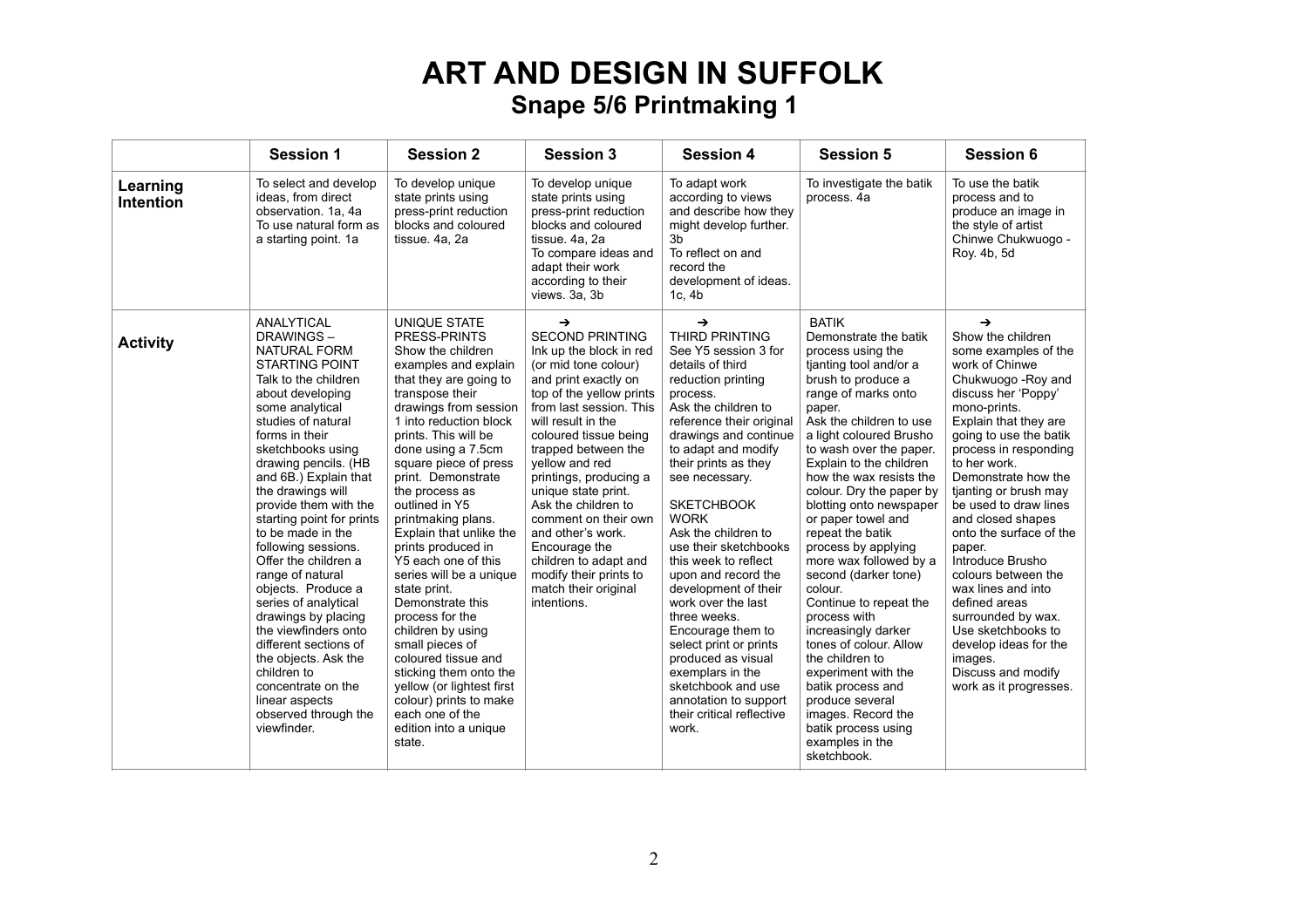| Skills, concepts,<br>knowledge and<br>understanding | Selecting and<br>recording analytical<br>responses using a<br>viewfinder. Exploring<br>ideas to form a<br>starting point for<br>further work. | Transferring work and<br>ideas into another<br>medium and<br>combining learned<br>processes to produce<br>unique state prints.         | Comparing ideas and<br>approaches to work<br>as it progresses.<br>Making modifications<br>in light of developing<br>ideas. | Referring back to<br>starting points during<br>the progression of<br>work. Adapting and<br>modifying work.<br>Recording and<br>reflecting. | Experimenting with<br>the batik process<br>using a paper surface.                                                                                                                                                                                          | Producing batik<br>images in response to<br>the work of the artist<br>Chinwe Chukwuogo -<br>Roy.<br>Adapting and<br>modifying work. |
|-----------------------------------------------------|-----------------------------------------------------------------------------------------------------------------------------------------------|----------------------------------------------------------------------------------------------------------------------------------------|----------------------------------------------------------------------------------------------------------------------------|--------------------------------------------------------------------------------------------------------------------------------------------|------------------------------------------------------------------------------------------------------------------------------------------------------------------------------------------------------------------------------------------------------------|-------------------------------------------------------------------------------------------------------------------------------------|
| <b>Vocabulary</b>                                   | Analytical<br>Viewfinder<br>Linear                                                                                                            | Unique state print<br>Transpose<br>Development                                                                                         | Adapt<br>Modify                                                                                                            | Reference<br>Refer<br>Starting point<br>Adapt<br>Modify<br>Develop                                                                         | <b>Batik</b><br>Tjanting<br>Wax<br>Resist<br>Wash<br>Repeat                                                                                                                                                                                                | Resist<br>Adapt<br>Modify<br>Shape<br>Response                                                                                      |
| <b>Curriculum links</b>                             | Science- natural<br>forms.                                                                                                                    | Literacy-listening and<br>following instructions.                                                                                      | Literacy/PSHE/<br>Citizenship -<br>discussing and<br>commenting upon<br>others' work.                                      | PSHE- discussing<br>own work and that of<br>others'.<br>Literacy - recording<br>and reflecting upon<br>work produced.                      | Literacy- following<br>instructions.                                                                                                                                                                                                                       | Literacy - following<br>instructions.<br>ICT-research.                                                                              |
| <b>Resources</b>                                    | Range of natural<br>forms.<br>i.e. plants, wood,<br>shells etc.<br>Sketchbooks.<br>HB and 6B pencils,<br>Viewfinders (square)                 | Press-print,<br>Rollers.<br>Non-porous inking-up<br>slabs (e.g. Perspex),<br>Water based printing<br>ink,<br>Tissue paper.<br>PVA glue | As previous session                                                                                                        | As previous session +<br>Sketchbooks                                                                                                       | <b>HEALTH AND</b><br><b>SAFETY GUIDANCE</b><br>– CARE USING HOT<br>WAX.<br>Batik pot.<br>Brushes for wax.<br>(cannot be used for<br>paint after wax)<br>Brusho.<br>Brushes.<br>Tiantings,<br>Strips of paper<br>Hair-bands for<br>children with long hair. | As session 5 +<br>Paper,<br>Sketchbooks.<br>Chinwe Chukwuogo -<br>Roy<br>chinwegallery                                              |
| Time                                                | 1 hour                                                                                                                                        | 1 hour                                                                                                                                 | 1 hour                                                                                                                     | 1 hour                                                                                                                                     | 1 hour                                                                                                                                                                                                                                                     | 1 hour                                                                                                                              |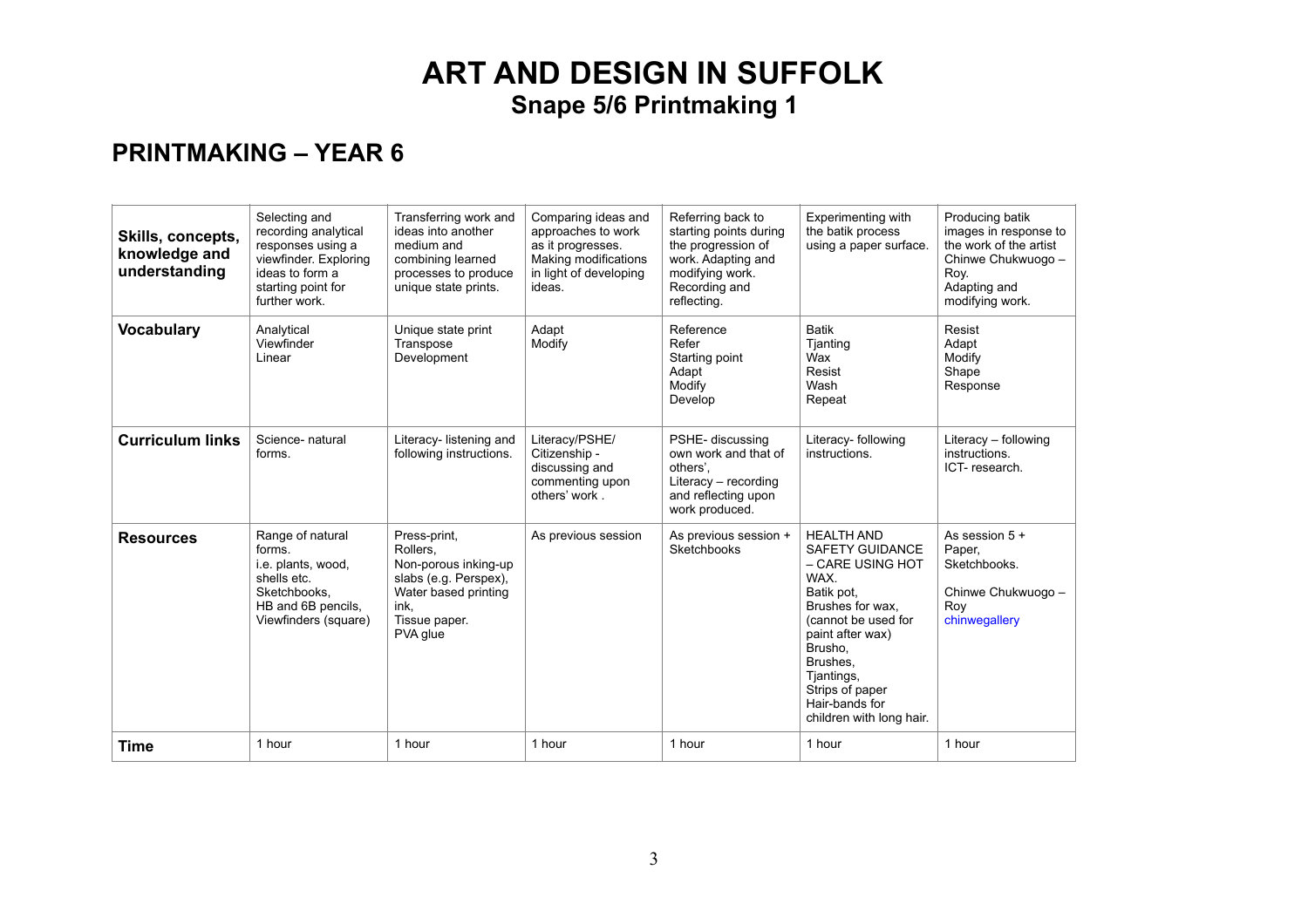| <b>Expectations</b>                                                                                                                                                                                                                                                                                                                                                                                                      | <b>Names</b> | <b>Next Steps</b> |
|--------------------------------------------------------------------------------------------------------------------------------------------------------------------------------------------------------------------------------------------------------------------------------------------------------------------------------------------------------------------------------------------------------------------------|--------------|-------------------|
| Some children will have made limited progress. They will be able to<br>use their own drawings as a starting point for printmaking and develop<br>unique state prints. They will be able to discuss their work, make<br>changes in the light of new ideas and record progress in their<br>sketchbooks. They will be able to use the batik process to produce an<br>image in response to the work of Chinwe Chukwuogo–Roy. |              |                   |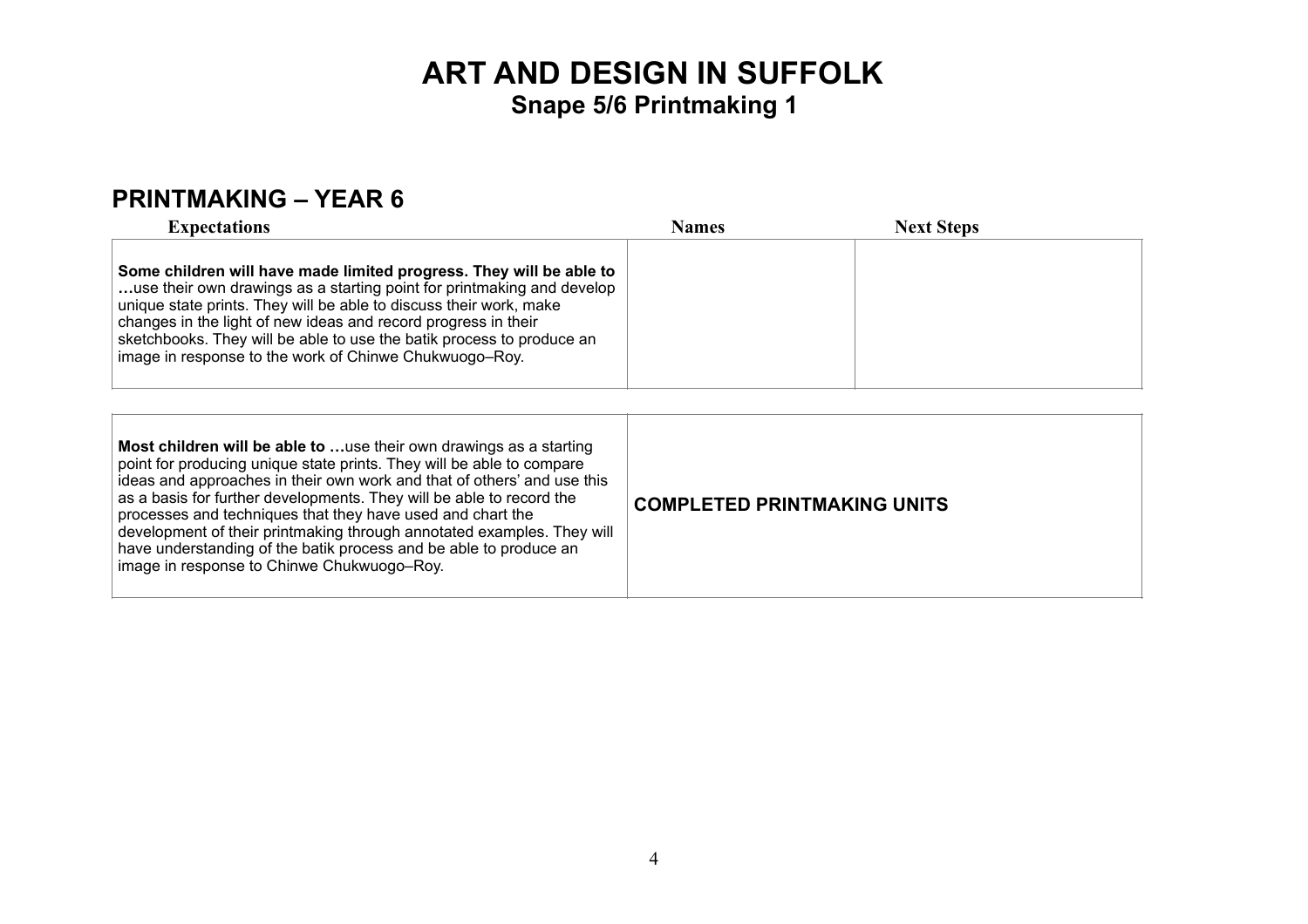**Some children will have progressed further. They will be able to …** use close observation to produce analytical drawings that focus on the linear aspect of natural forms and use these as a starting point for printmaking. They will be able to produce unique state prints using previously learned techniques and adapt and modify their work as it progresses. They will also show understanding of the batik process and be able to plan colours and foresee outcomes in their work. They will be able to produce an image in response to the work of Chinwe Chukwuogo–Roy using the batik process. They will be able to evaluate current work and identify areas for further development.